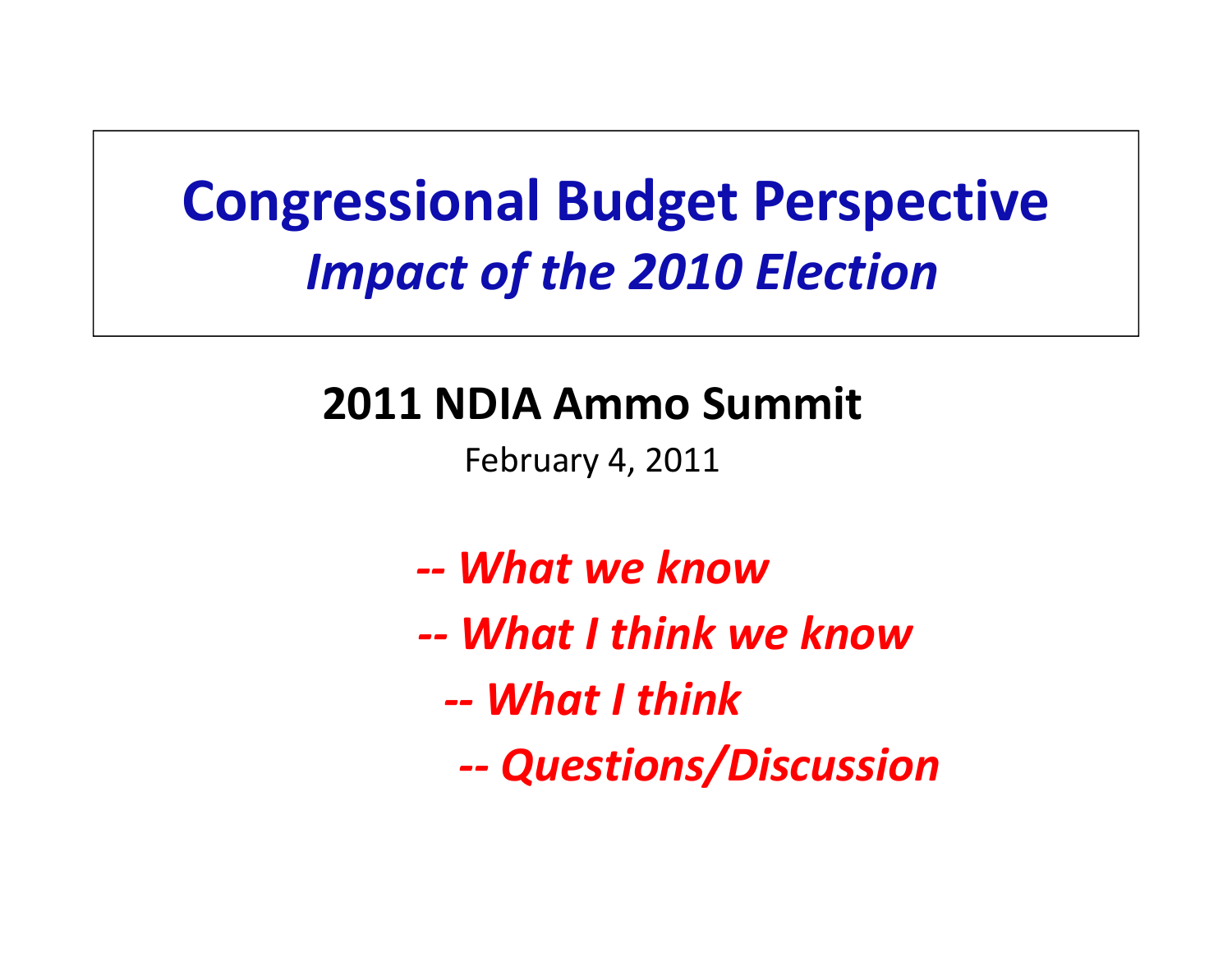### *What We Know: Election Consequences*

*(Feb '11)*

- Two party governance returns
	- –Republican controlled House w/ new leadership
	- –— Same Senate leadership but new internal dynamics
	- Altered terrain for 2012 Presidential election
	- Election mandate?
- Deficit constraints/control as counter balance

#### *Watching democracy in action*

*in a dynamic international economy !!*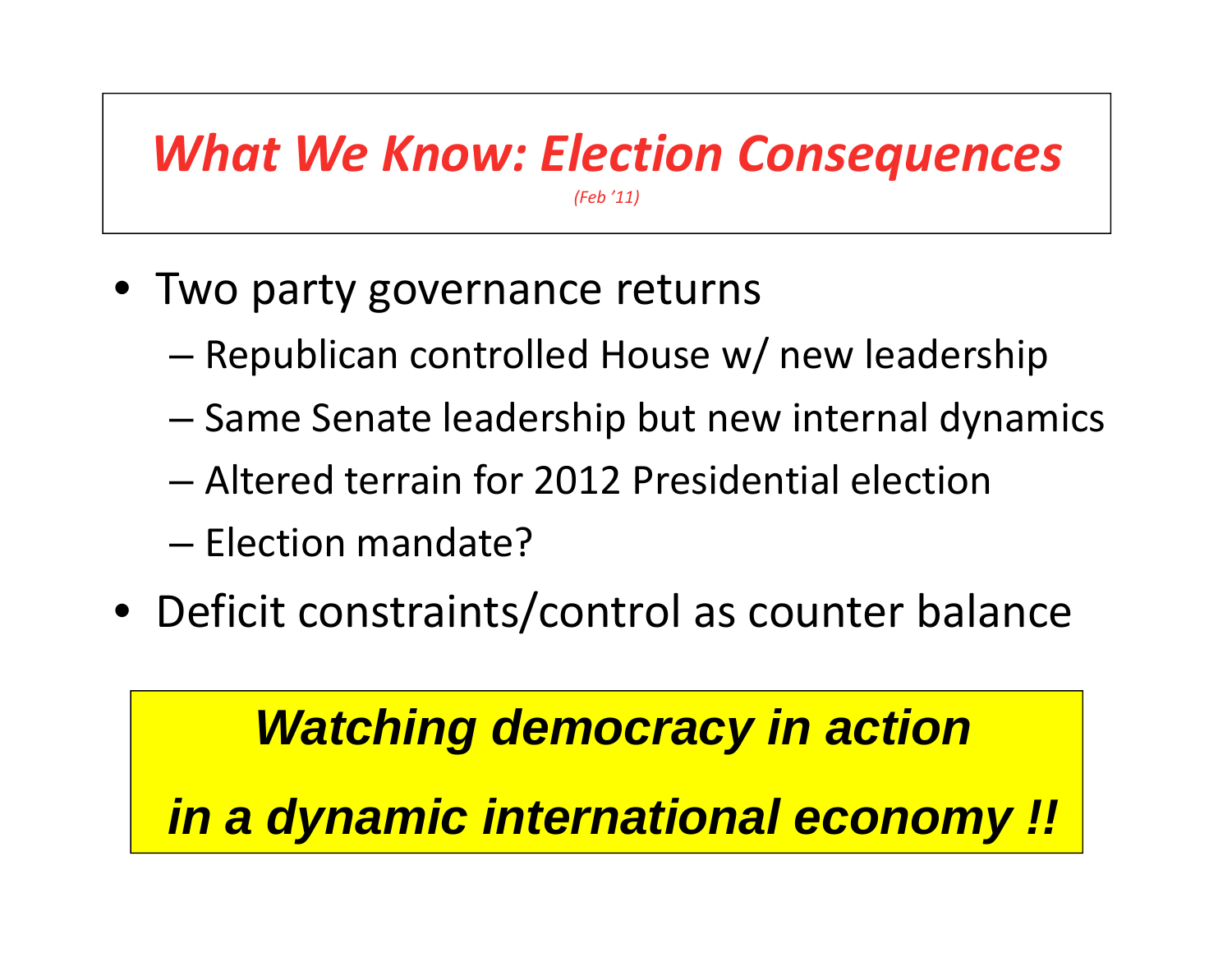### *What We Know – House changes*

*(Feb '11)*

- Speaker: John Boehner
- Majority Leader: Eric Canter
	- –\$100B in FY11 "non‐defense" spending reduction (~\$55B)
	- Goal: reduce "non‐defense" to FY08 level for FY12
- Budget Committee: Paul Ryan (WI)
	- Strategist: "Roadmap for America's Future"
- HASC: Buck McKeon (CA) and Adam Smith (WA)
	- Tactical Air & Land Forces: Roscoe Bartlett (MD) and Silvestre Reyes (TX)
- Approps: Hal Rogers (KY) and Norm Dicks (WA)
	- HAC‐D: Bill Young and Norm Dicks; *smaller committee & staff*

#### *Deficit control and health care modifications*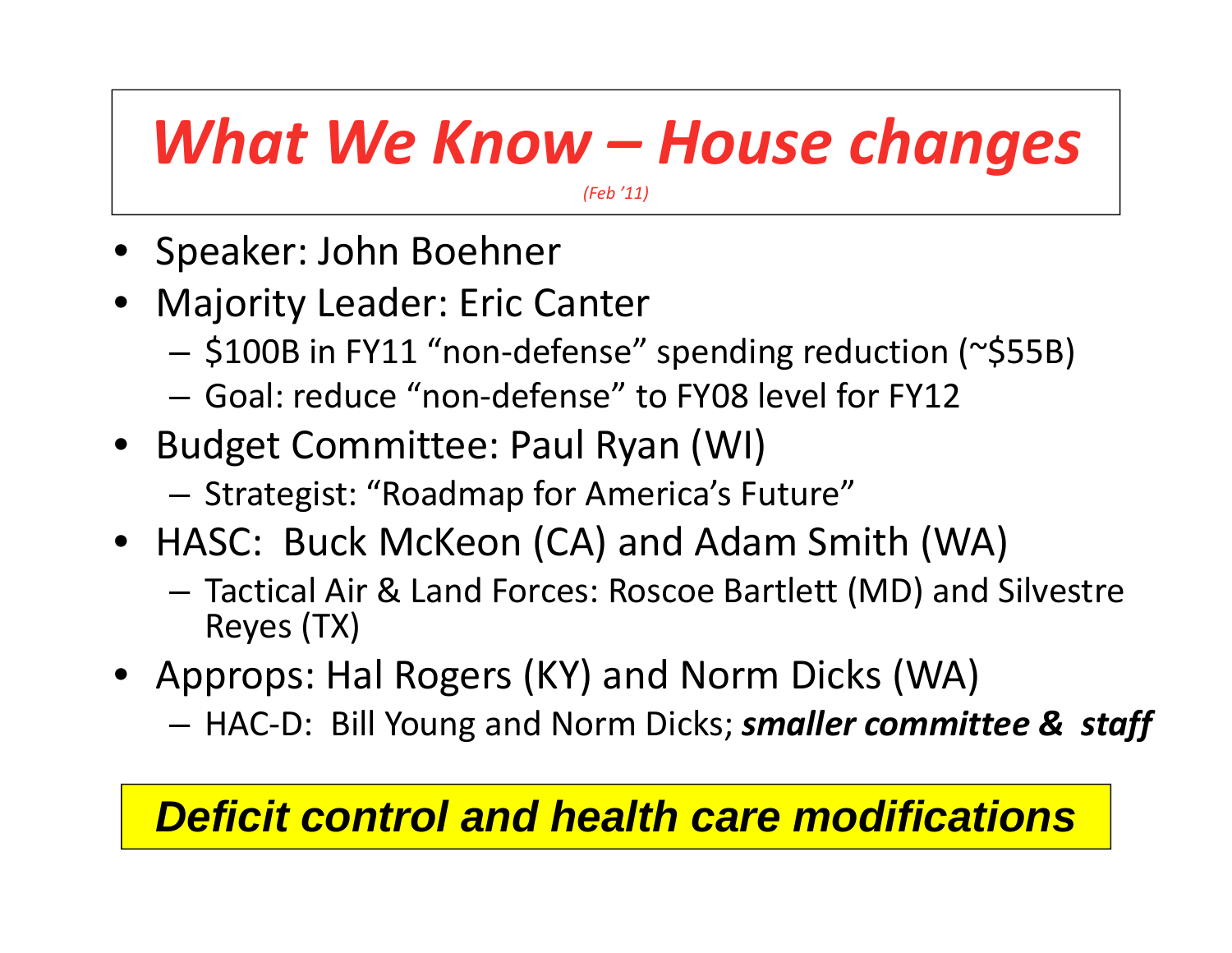## *What We Know – Senate changes*

*(Feb '11)*

- 53‐47 split with 16 new Senators more friction!
- Senate Budget Committee:
	- Kent Conrad (ND) retiring in '12
	- $-$  Jeff Sessions (AL) vice Judd Gregg
- SASC: Carl Levin (MI) and John McCain (AZ)
	- Readiness: Daniel Akaka (HI) and \_\_\_\_\_\_\_\_\_\_\_\_\_\_\_\_\_\_\_
- Approps: Dan Inouye (HI) and Thad Cochran (MS)
	- 7 new Republicans
	- – SAC‐D: Dan Inouye (HI) and Thad Cochran (MS)
		- 5 new SAC‐D: Alexander, Collins, Murkowski, Graham, Kirk

#### *Minority Leader McConnell pivotal person*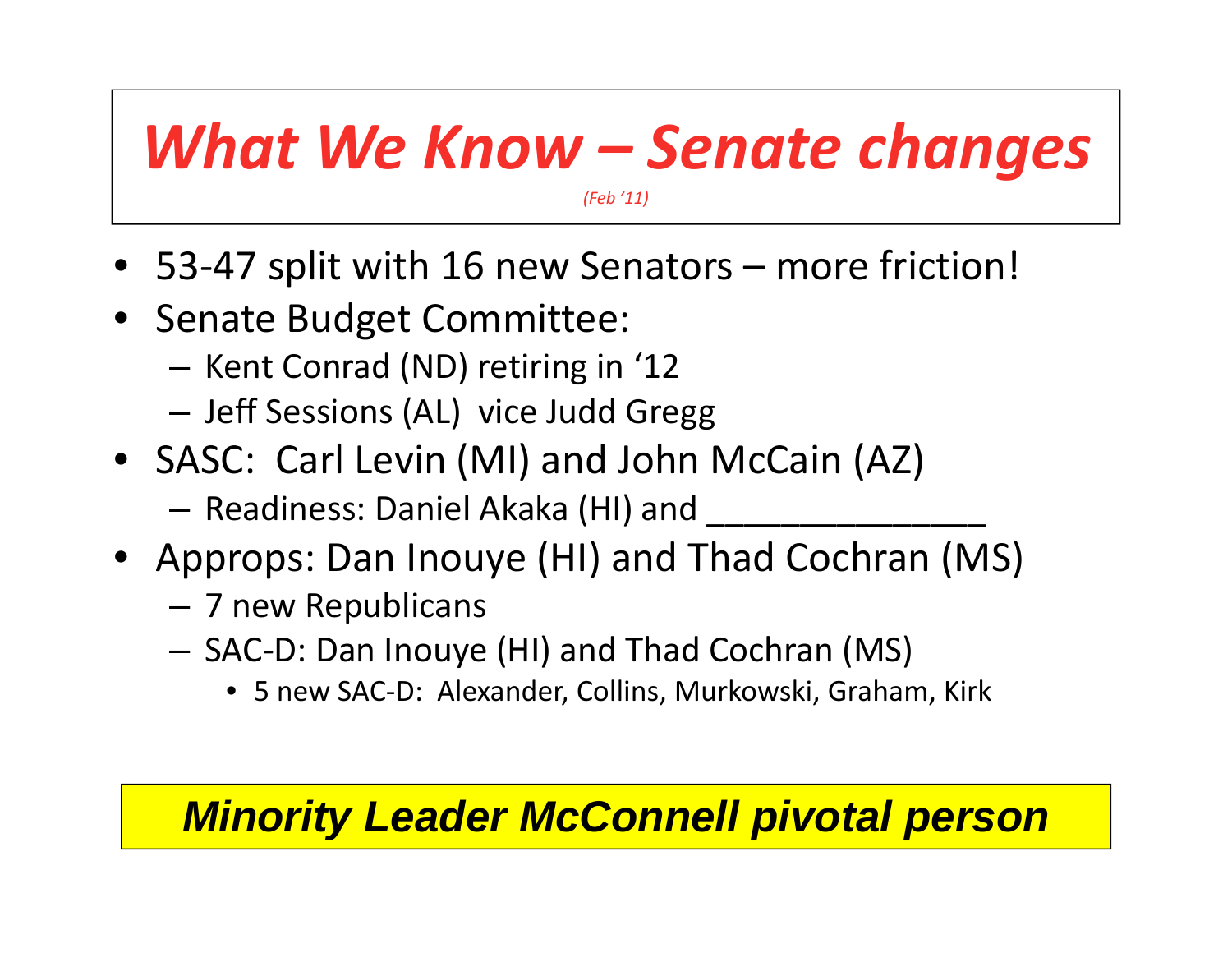### **What We Know ‐‐ 2011 Congressional FY12 Budget Schedule**

- •• Before President's Budget Feb 14<sup>th</sup> attempt:
	- Health care overhaul
	- –FY11 "omnibus" *w/ ~\$55B domestic reductions*
	- $-$  Raise deficit ceiling (by March 30); tied to spending cuts?
- March 4: Continuing Resolution expires; defense carries new CR

Budget

Summit?

- Mar 15: House/Senate Budget markups –HBC "Roadmap"
- March 30: debt ceiling reached
- Apr 15: Congressional Budget Resolution due
	- Joint Resolution unlikely: will illustrate new House‐Senate fault line

#### Basic fiscal structure and "tenor" set for next 2 years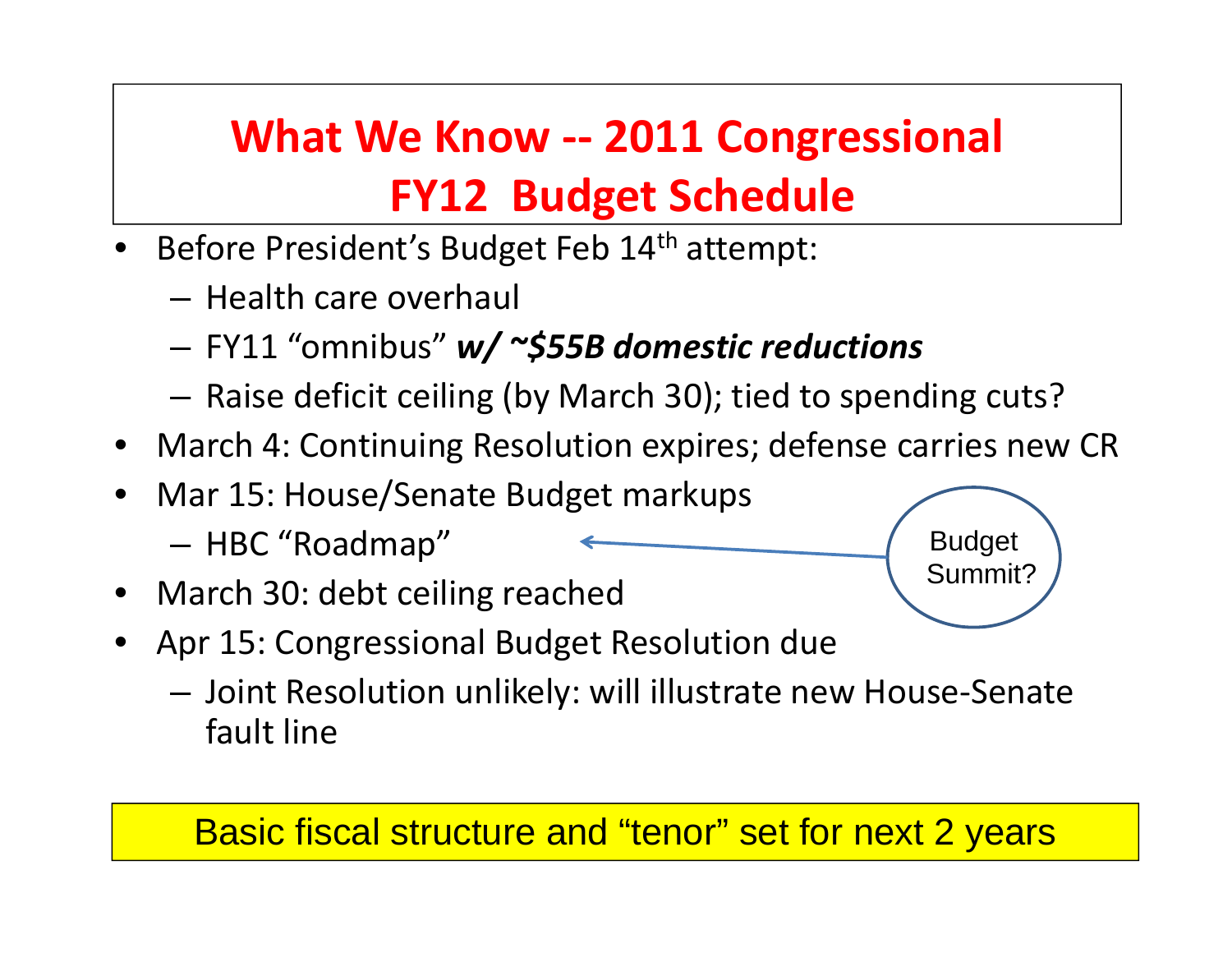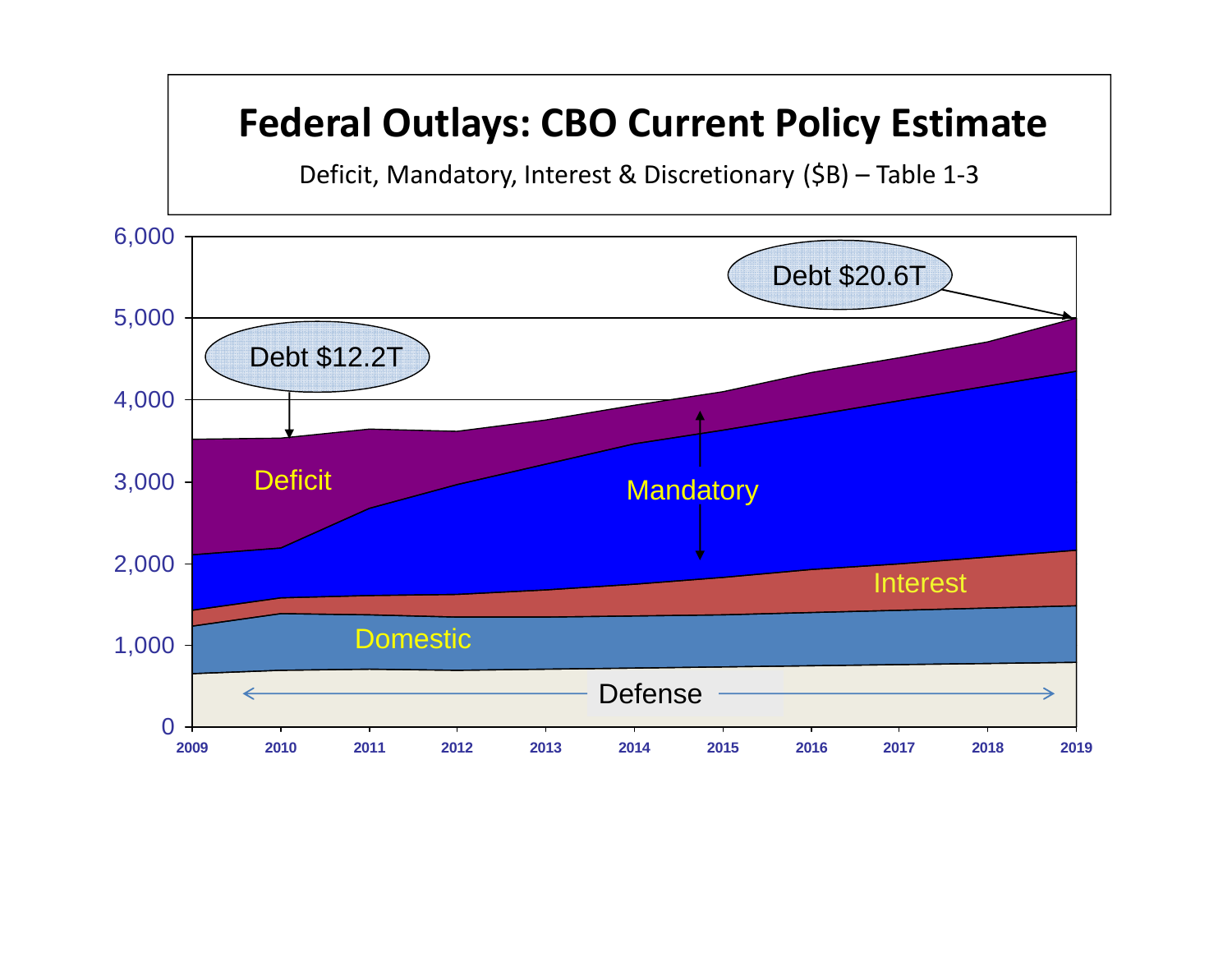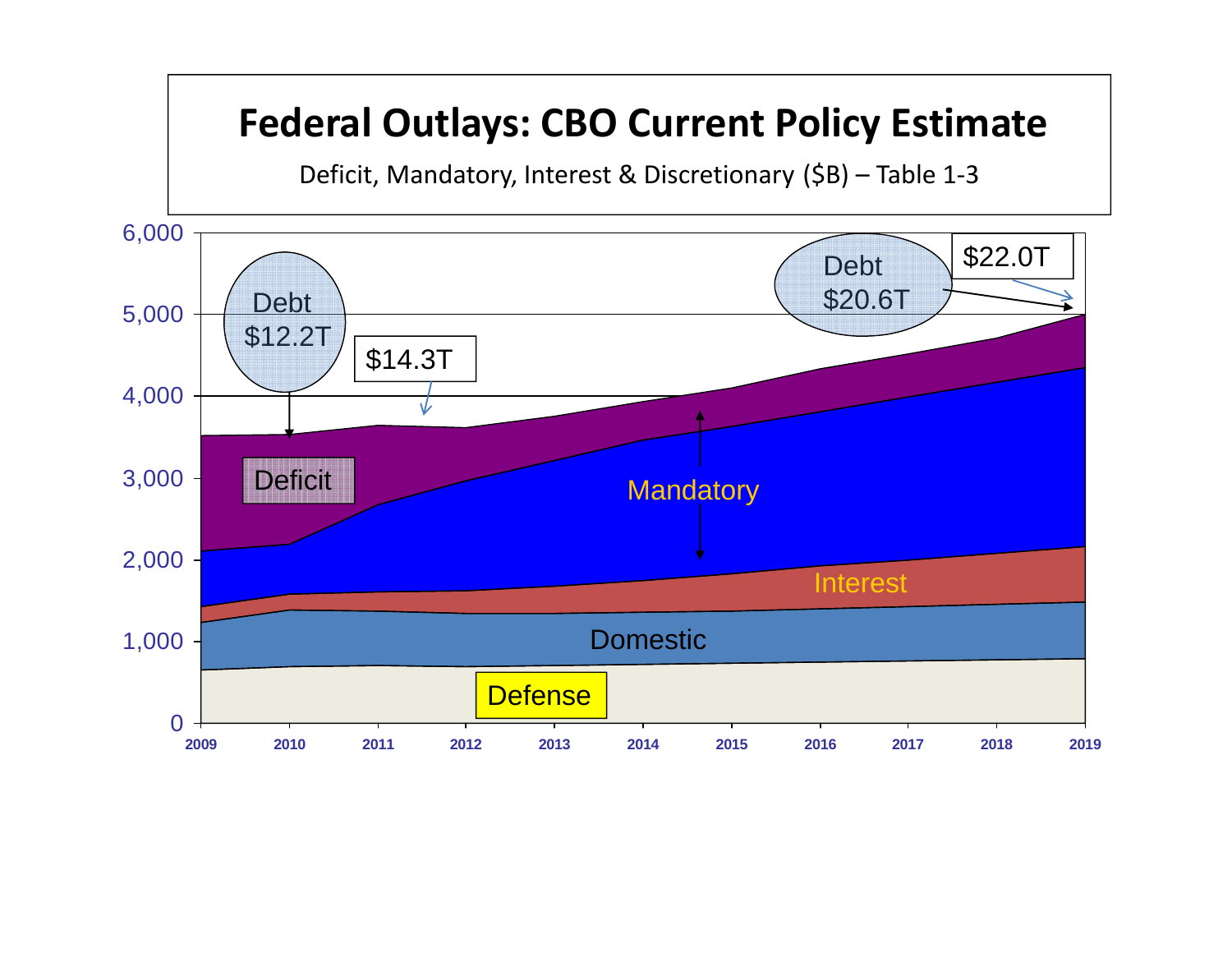### *What I Think We Know?*

*(Feb '10)*

- No one wants to be seen as weak on "defense"
	- – $-$  BUT priority is elsewhere
- Responding to invigorated Al Qaeda *could* sustain elevated "OPTEMPO" and budgets
	- Persistent Conflict & OCO
	- $-$  Persistent budget volatility or "business risk"
	- – $-$  Down turn is moving to the right!
- Future administrations *will be* constrained by DEBT
	- – "Soft Landing" looking more like "Risk Management" and asset redeployment

#### **Still fairly accurate -- BUT now Egypt!**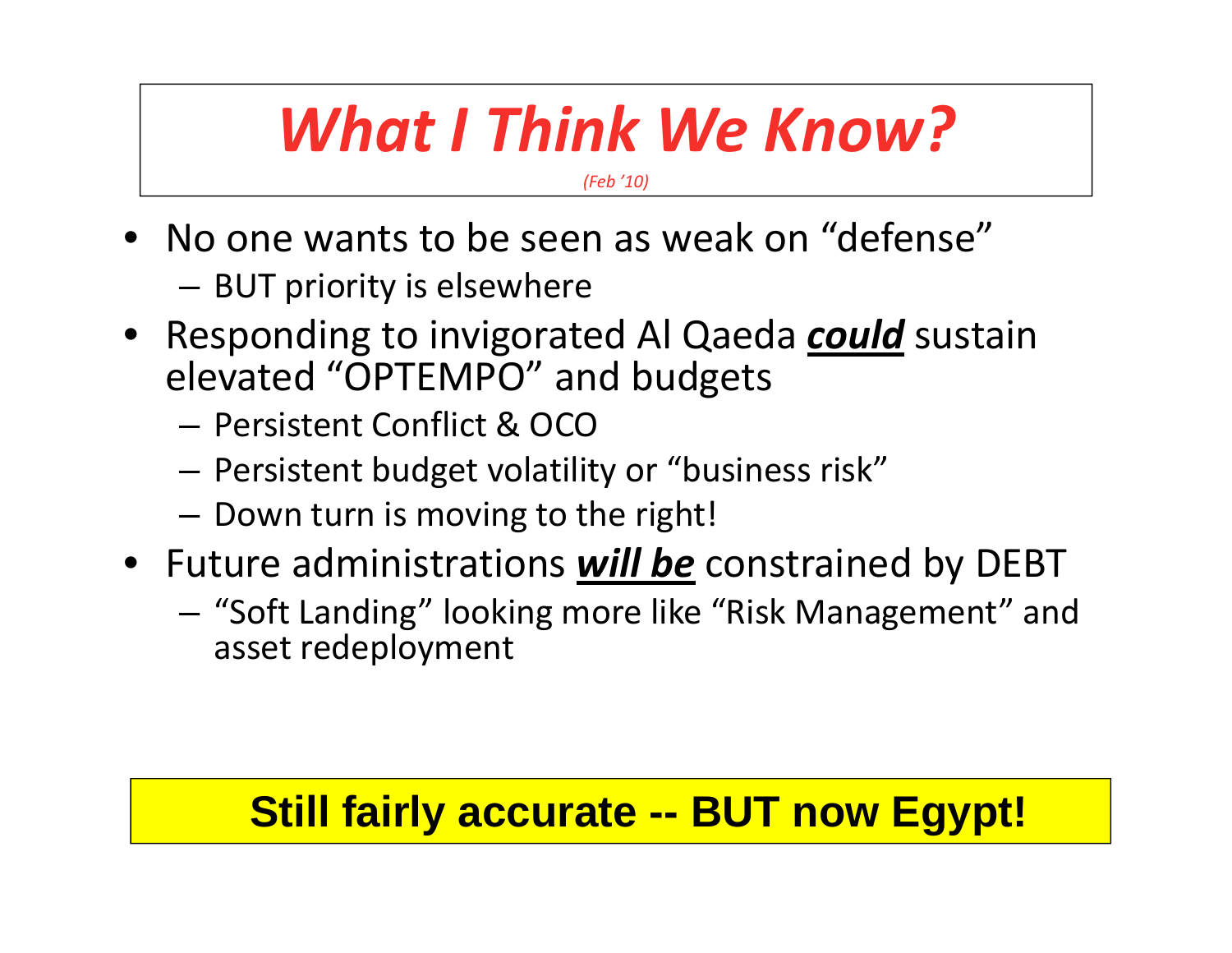### *What I Think We Know?*

*(Feb '11)*

- •• Issue: More government spending or wealth/value creation?
	- **18% or 21% of GDP to federal government**

**Will Congress support a Defense budget freeze?**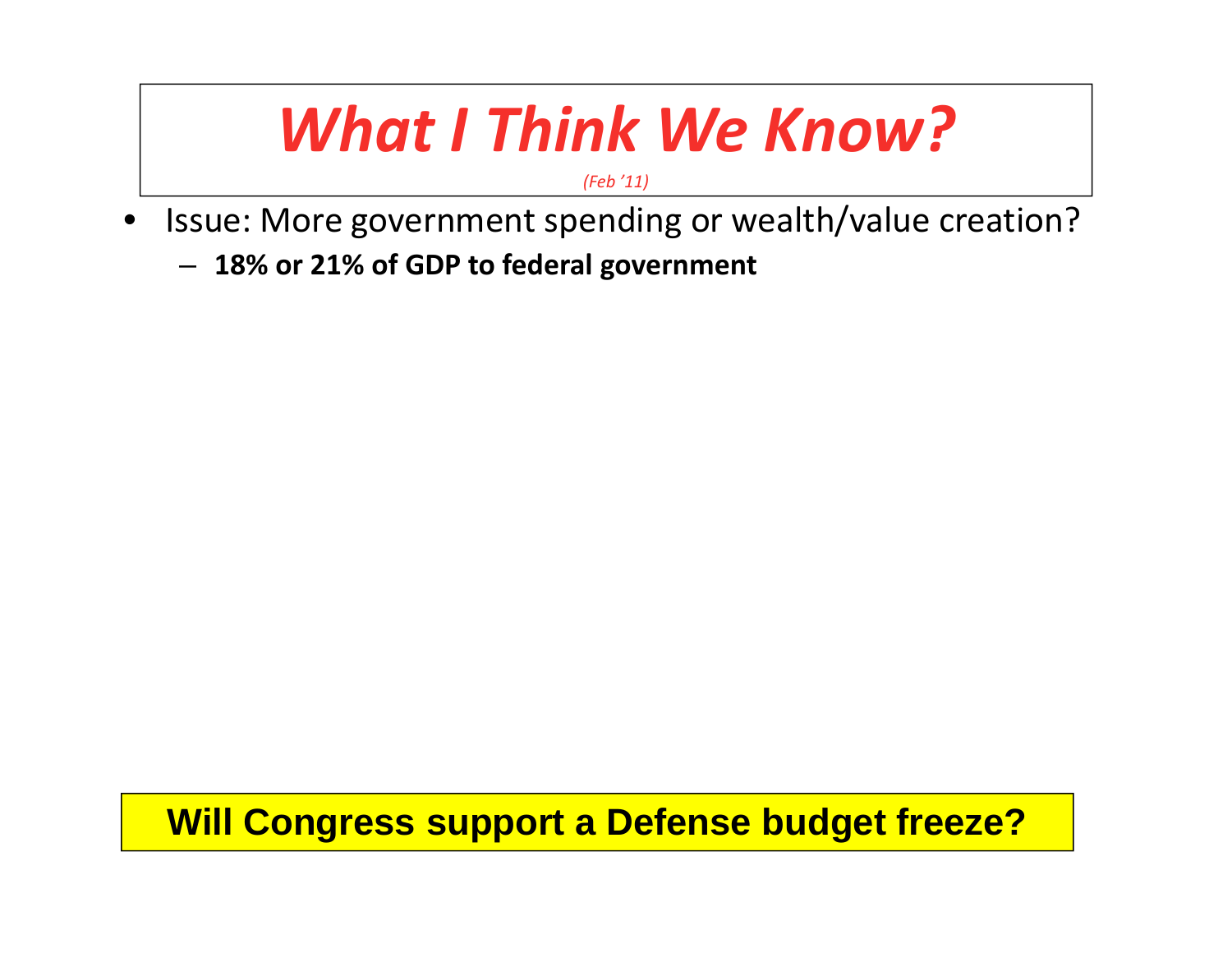## Total Revenues & Outlays (as % of GDP)

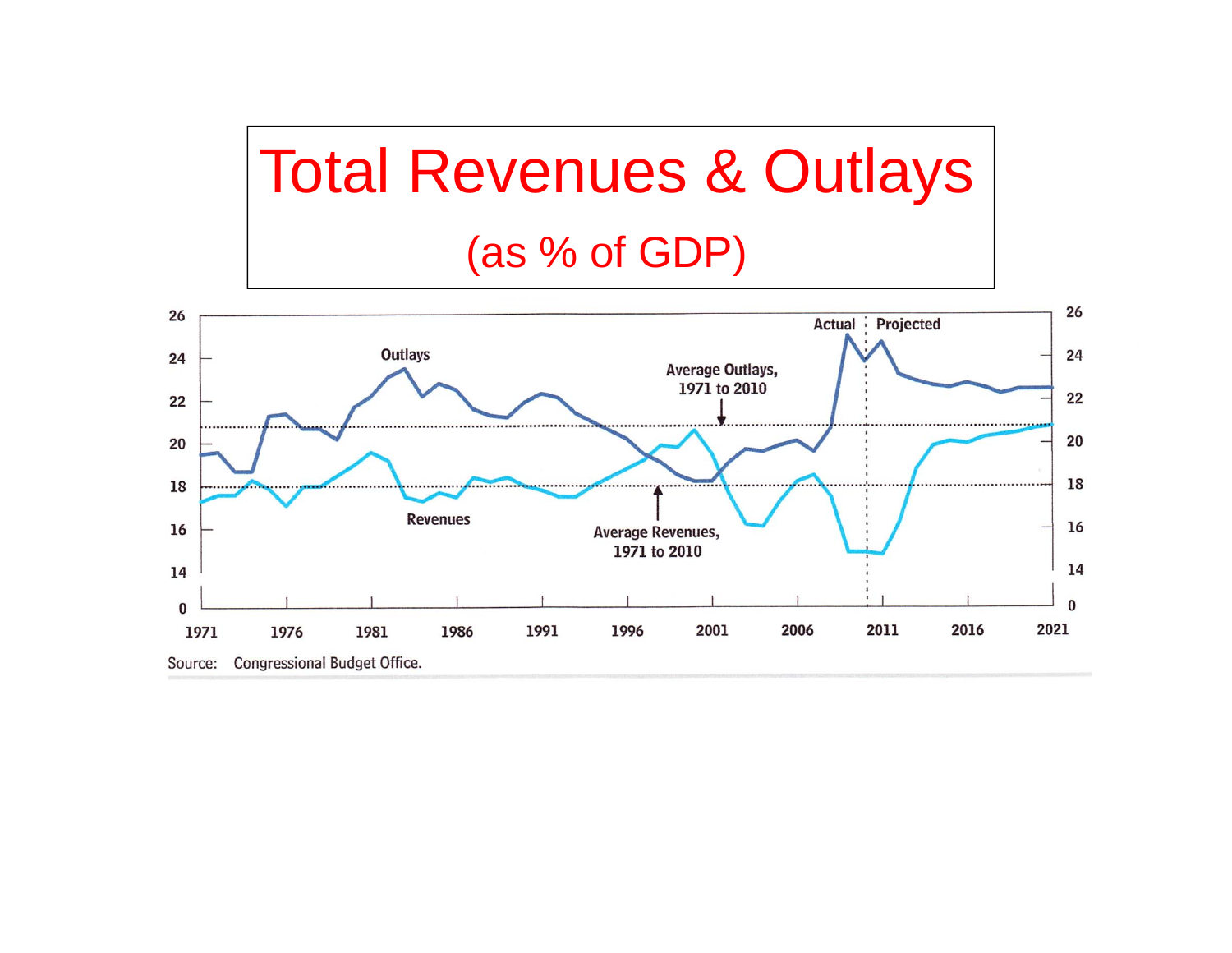## *What I Think We Know?*

*(Feb '11)*

- •• Issue: More government spending or wealth/value creation?
	- **18% or 21% of GDP to federal government**
- Sec Gates adjusts DOD '12‐'17 POM:
	- Real "050" budget freeze at FY11 request level
	- $-$  \$78B cut and returned to OMB:
		- \$54B Overhead reductions
		- \$14B Revised economic assumptions
		- \$4B JSF schedule changes
		- \$6B Outyear end strength cuts:

#### **Army 20K (‐\$150M) ‐‐ USMC 15‐20K (‐\$150)**

- •• Some ammo weakness visible in FY11 OCO mark: estimating error
- •Goal of 4% of GDP for defense appears unlikely: over structured

#### **Will Congress support a Defense budget freeze?**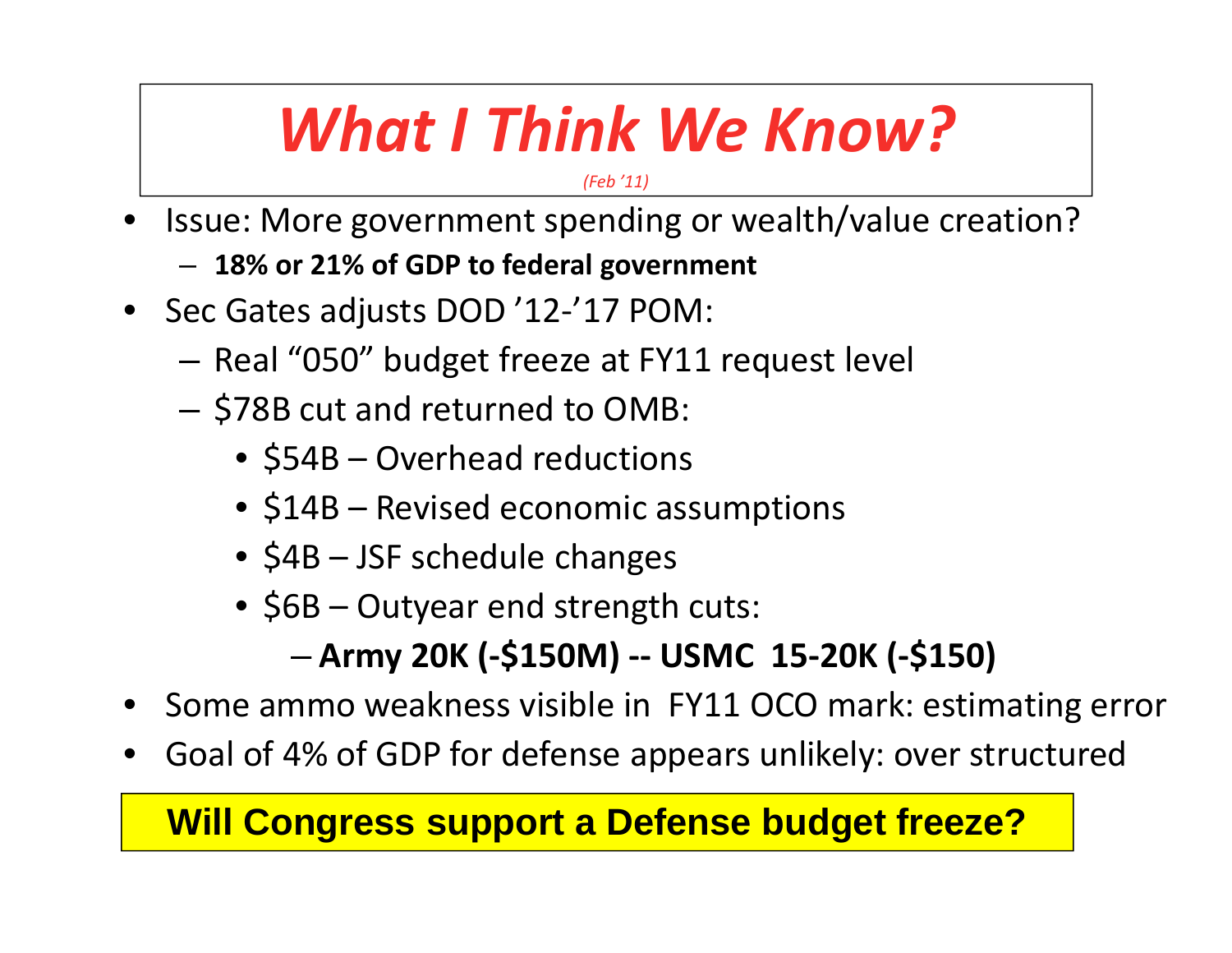# **DoD (051) Budget Authority (\$B)**

(w/supp/OCO – Table 5.1 PB'11) – Feb '10

**LAST**

**YEAR**

| .                     |                  |              |                      |              |                 |                 |              |
|-----------------------|------------------|--------------|----------------------|--------------|-----------------|-----------------|--------------|
|                       | 2008             | 2009         | 2010                 | 2011         | 2012            | 2013            | 2014         |
| Pay                   | 139              | 146          | 155                  | 154          | 142             | 146             | 150          |
| <b>0&amp;M</b>        | 256              | 272          | 277                  | 317          | 212             | 221             | 231          |
| <b>Proc</b><br>(Ammo) | 165<br>(5.4)     | 133<br>(5.1) | 131<br>(5.1)         | 138<br>(5.0) | 120<br>$(3.8+)$ | 124<br>$(3.8+)$ | 133<br>(4.1) |
| R&D                   | 80               | 81           | 79                   | 77           | 76              | 73              | 70           |
| Other                 | 35               | 31           | 26                   | 23           | 16              | 18              | 14           |
| <b>Total</b>          | 675              | 664          | 668+33               | 708          | 616             | 632             | 648          |
| Supp/<br><b>OCO</b>   | 172<br>+16 MRAPS | 142          | 131<br>$+$ \$33 Supp | 159          | (50)            | (50)            | (50)         |
| <b>Base</b>           | 490              | 522          | 537                  | 549          | 566             | 582             | 598          |

**Procurement/R&D ratios now 2.1:1 to 1.6:1 – NOT 4:1**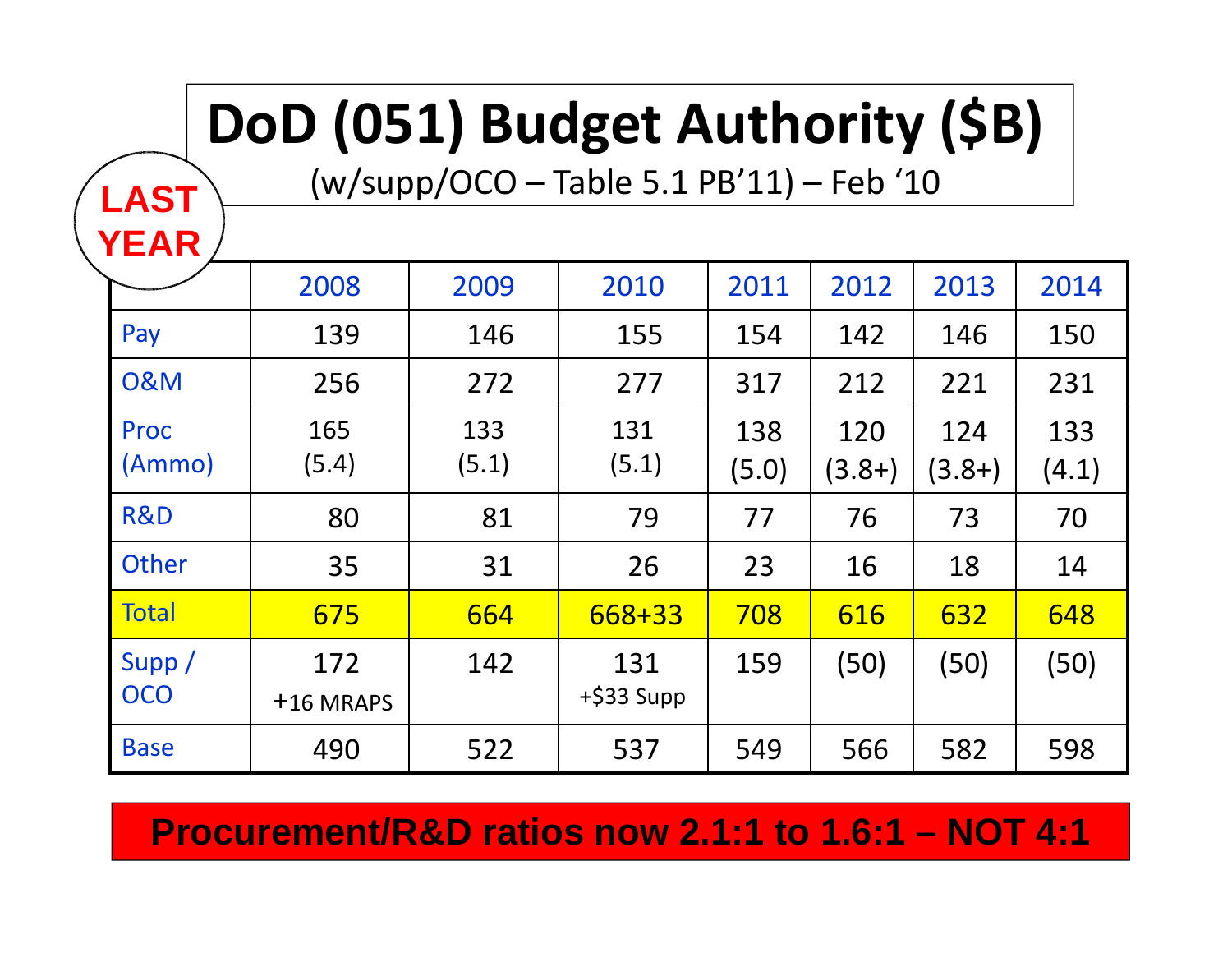# **DoD (051) Budget Authority (\$B)**

(w/supp/OCO – Table 5.1 PB'11) – Jan '11

**New** 

Election

|                     |                             |              |                   |                  |                                  |                 | Admin        |
|---------------------|-----------------------------|--------------|-------------------|------------------|----------------------------------|-----------------|--------------|
|                     | 2008                        | 2009         | 2010              | 2011/Conf 12/10  | 2012                             | 2013            | 2014         |
| Pay                 | 139                         | 146          | 141               | 143/143          | 142                              | 146             | 150          |
| <b>0&amp;M</b>      | 256                         | 272          | 305               | 326/318          | 315                              | 280             | 264          |
| Proc<br>(Ammo)      | 165<br>(5.4)                | 133<br>(5.1) | 132<br>(5.0)      | 133/128<br>(5.0) | 125<br>(5.0)                     | 124<br>$(4.3+)$ | 133<br>(3.6) |
| R&D                 | 80                          | 81           | 81                | 77/79            | 76                               | 73              | 70           |
| Other               | 35                          | 31           | 26                | 21/21            | 16                               | 18              | 14           |
| <b>Total</b>        | 675                         | 664          | 685(30)           | 699/689          | 673                              | 641             | 631          |
| Supp/<br><b>OCO</b> | 172<br>$+16$<br><b>MRAP</b> | 142          | 161<br>(530 Supp) | 158/158          | (120)                            | (75)            | (50)         |
| <b>Base</b>         | 490                         | 522          | 524               | 541/531          | 553                              | 566             | 581          |
|                     |                             |              | $-S13B$           | $-$ \$18B        | $-578 = -13 - 16 - 17 - 16 - 16$ |                 |              |

**Most cuts in operating accounts – Ammo safe?**

13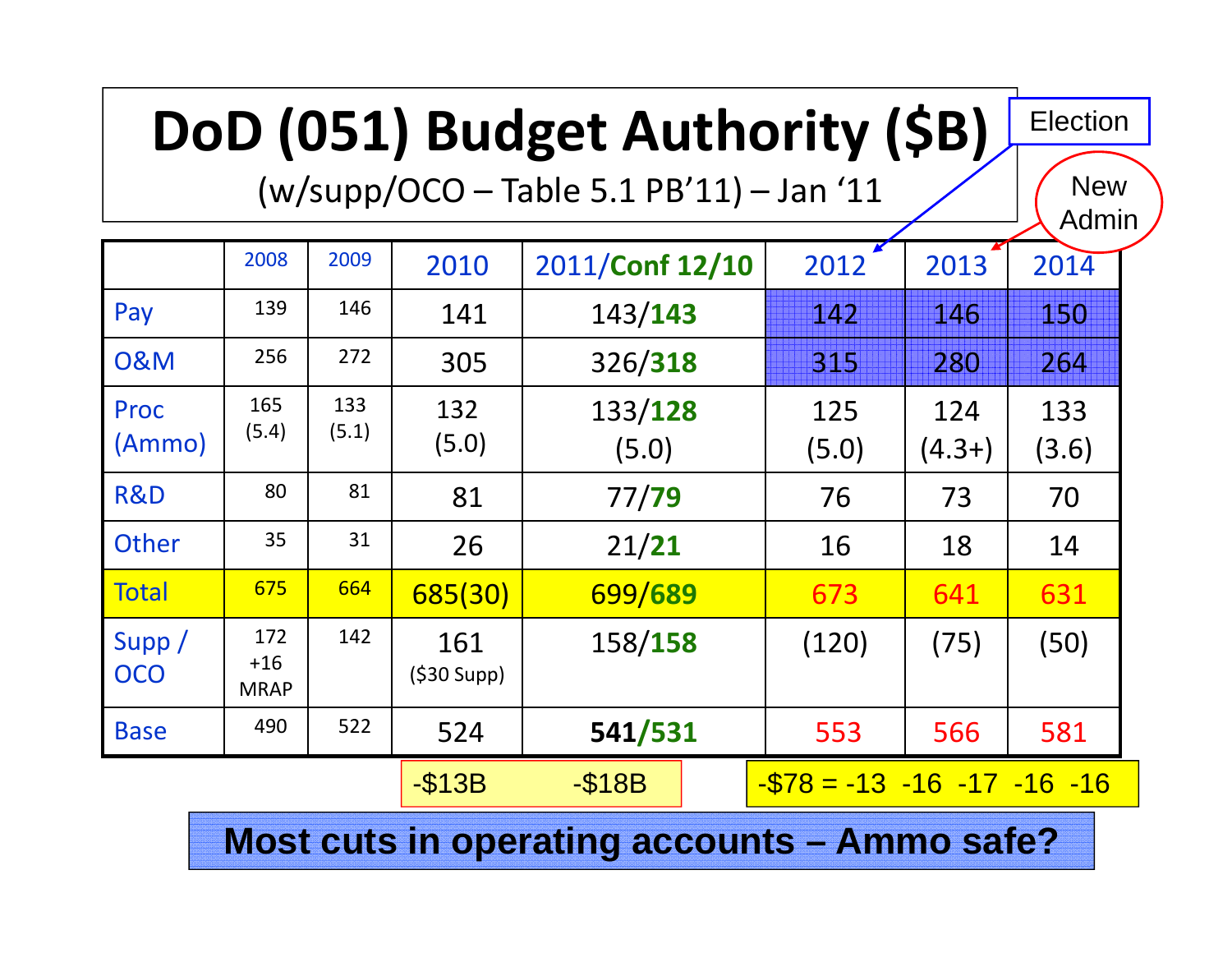### **Supplementals (\$B)**

*(Feb '11)*

| Year           | <b>FY06</b> | <b>FY07</b> | <b>FY08</b>   | <b>FY09</b>   | <b>FY10</b><br>$(OCO + Supp)$ | <b>FY11</b><br>(OCO)<br>(12/10)<br>Conf) | <b>FY12</b><br>(OCO) |
|----------------|-------------|-------------|---------------|---------------|-------------------------------|------------------------------------------|----------------------|
| Pay            | 16.4        | 18.9        | 17.8          | 17.9          | 16.8                          | 15.3                                     | ~15                  |
| <b>0&amp;M</b> | 71.1        | 94.7        | 91.6          | 81.7          | 115.7                         | 116.9                                    | $^{\sim}80+$         |
| Proc<br>(Ammo) | 18.0        | 45.4        | 54.8<br>(1.3) | 29.2<br>(0.8) | 28.0<br>(1.3)                 | 25.4<br>(1.2)                            | ~15<br>(1.0)         |
| Other          | 5.3         | 6.5         | 8.3           | 12.9          | 0.5                           | 1.7                                      |                      |
| Total          | 115.8       | 165.5       | 172.5         | 141.7         | 161.0                         | 157.7                                    | $^{\sim}110+$        |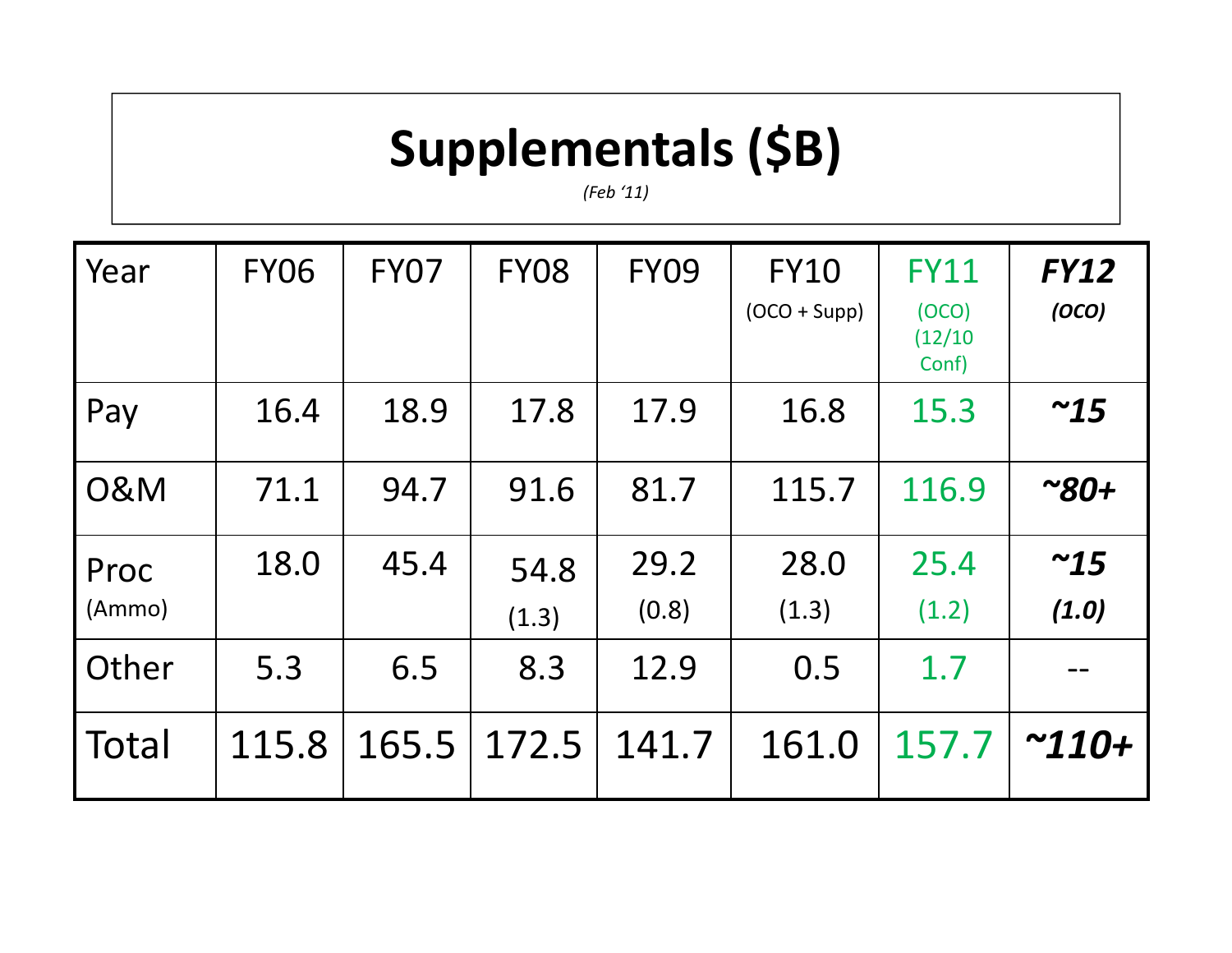# *What I Think*

#### *(Feb '11)*

- •FY12 mark up and floor actions later than normal
- •Process changes: *‐‐ <sup>5</sup> year discretionary \$ freeze ‐‐ <sup>2</sup> year budget*
- • External actions can raise priorities for defense funding and passage
- \$6-8B SAC reduction in Appropriations allocations continue
	- Puts every thing on the table for reduction
	- Takes FY12 ~1% real growth out
	- *Could drive real decline into defense*
	- *Industry should argue to keep OCO \$ for recapitalization/modernization*
- Real "freeze" fiscal plan needs fully considered MIBTF support
	- Time to use industry wide planning tools! *Soft Landing time*
- Ammo down slightly; major action in POM 13‐18 build
	- POM cuts could feed back to Congress as bill payers
	- $-$  Force structure/ES cuts will reduce requirements
	- Cut ammo deliveries to match force reductions: do not over buy
	- $-$  "Lazy \$" will be harvested

#### *Things get worse when and if Sec Gates leaves*

15